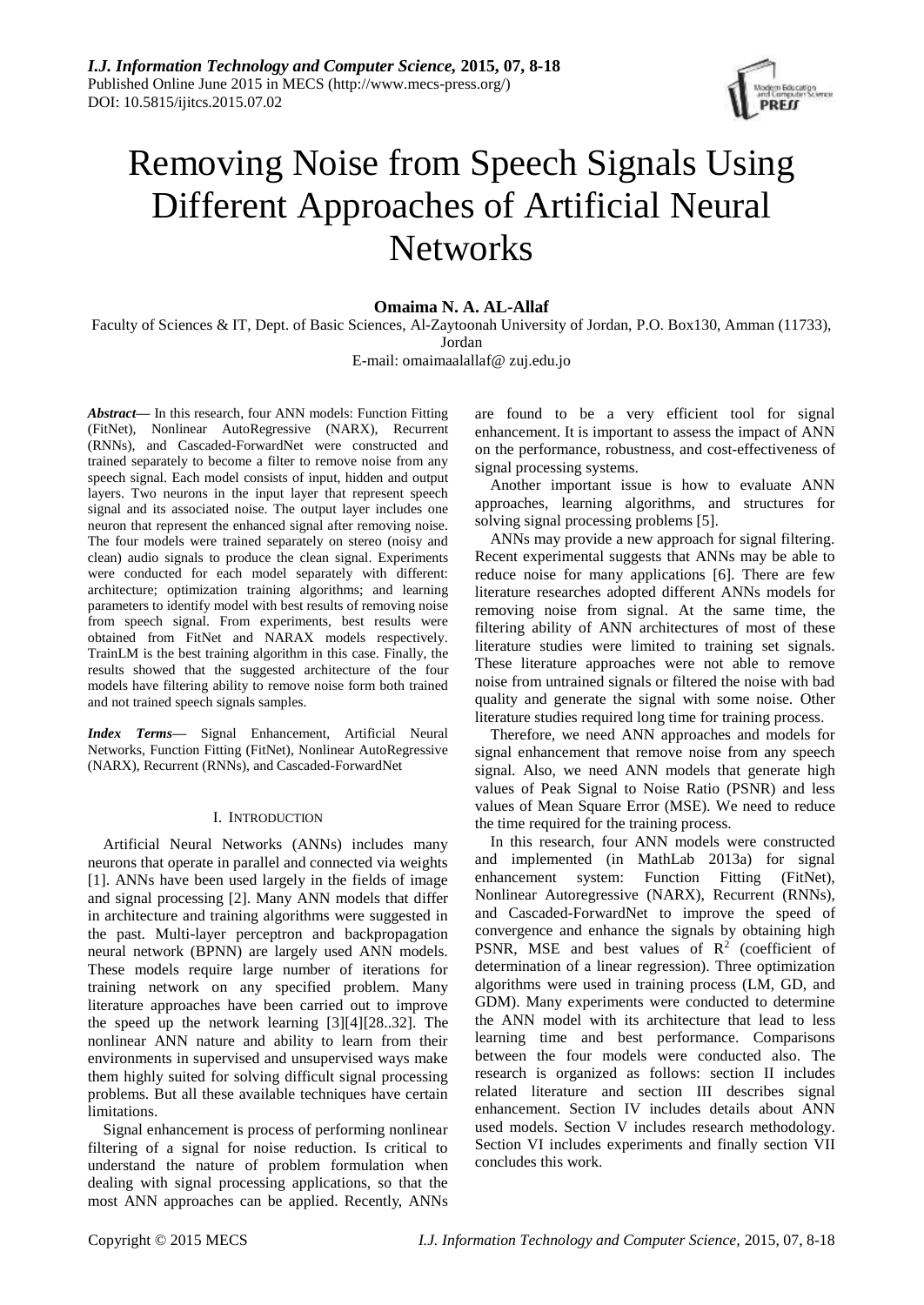# II. RELATED LITERATURE

Many literature studies for noise reduction from speech signal were based on different approaches. Other literature studies were based on ANN for signal enhancement each with different model and architecture. The goal is to define a model that give best results for signal enhancement. At the beginning, Kevin, 1988 [6] explored BPNN approach to filtering noise from signals. Experiments were conducted using single sine wave inputs, multiple sine wave inputs, and human speech inputs. The networks' outputs were then compared to the original signals to determine the network's performance. But network's filtering ability was strictly limited to signals from the training set. The networks were not able to generalize enough to filter signals whose frequencies had never been encountered.

Speech enhancement is concerned with neural processing of noisy speech to improve the quality of speech signal. Tlucak, 1999 [7] described ANNs approaches for speech enhancement. He described an experiment with implementation of two channel adaptive noise remover via direct time domain mapping approach.

Whereas, Badri, 2010 [8] used BPNN and Recurrent ANN (RNN) for noise reduction to enhance the captured noisy signals. They presented the effect of training algorithms and network architecture on ANN performance for a given application. The PSNR was not calculated to determine the enhanced signal. Whereas the minimum obtained MSE is 0.0112. Adaptive filtering technique is one of digital signal processing areas and used in noise cancellation. Noise cancellation is a common and necessary in today telecommunication systems. The LMS algorithm is one of the most efficient criteria for determining the values of adaptive noise cancellation coefficients but it suffers slow convergence rate under low Signal-to-Noise ratio (SNR). Therefore, Miry, et. al., 2011 [9] presented an adaptive noise canceller algorithm based fuzzy and neural network for noise canceling problem of long distance communication channel. Whereas, Pankaj and Anil, 2012 [10] reviewed some speech enhancement techniques to remove noise from speech. They concluded that the fuzzy and neural algorithms used for minimizing noise from a set of sound files. The Root Mean Square Error (RMSE) and number of epochs are less and at the same time the membership functions are also less.

While, Debananda, et, al., 2012 [11] discussed the use of BPNN for noise filtering to remove noise from a noise signal with implications for the signal processing. Thus research lack of discussion related to experimental results such as PSNR and RMSE .

And, Chatterjee, et, al., 2013 [12] presented BPNN as an adaptive filtering technique for removing noise from ECG signal using the Recursive Least Square (RLC) method. They extracted 12 significant features from an echocardiogram (ECG) dataset. ECG signal is obtained after carrying out noise cancellation followed by Recursive Least Square method filtered.

Finally, Andrew, et, al., 2012 [13] introduced recurrent auto encoder ANN to remove noise from input signal for

automatic speech recognition (ASR). They trained the model on noisy and clean audio signals to output clean signal. The model makes no assumptions about how noise affects signal, nor the existence of noise environments.

The results of literature related to noise enhancement showed that the performance of recently suggested ANN models and approaches to enhance the untrained signal is low against the signals used in training process. At the same time most of the recently suggested models in literature studies require long time for training process. Thus, we need ANN model for signal enhancement that leads to: less ANN training time; less MSE and highest values for PSNR.

## III. SIGNAL ENHANCEMENT

Signal enhancement is plays an important role in many applications. There are many literature researches for removing the noise from the signal. All these available techniques have certain limitations. Speech enhancement techniques tend to reduce or remove the noise from speech signal. Different types of speech enhancement systems using a single microphone have been proposed and tested. All of these systems are based on techniques which recover the clean speech signal by enhancing the Signal to Noise Ratio (SNR). The performances depend on type of noise and the information they require about noise. It should be noted that the increase of SNR will improve the quality of the speech signal [14]. There are four types of speech enhancement methods:

## *A.Filtering*

Adaptive filtering techniques like Kalman filtering have been used for speech enhancement [15]. The Kalman filter yields an optimal solution to the adaptive filtering problem based on LMSE. Unless the noise is stationary and perfectly known that must be done iteratively [16]. According to changing of noise over a time period and overlapping of frequencies of noise and signal, the Adaptive filtering become important. The ability of adaptive filters to operate satisfactorily in unknown and time-varying environments without user intervention and improving their performance during operation by learning statistical characteristics from current signal observations has made them more efficient [12].

#### *B.Noise subtraction*

The noise and speech are assumed to be uncorrelated and additive. The power spectrum of cleaned speech is obtained by subtracting the noise power spectrum from the spectrum of noisy speech [17]. The method assumes that the noise varies slowly so that the noise estimation obtained during a pause can be used for suppression.

## *C.Space Mapping*

Speech enhancement is a process of transforming noisy speech into clean speech by mapping. For instance, spectral mapping has been implemented by a set of rules obtained by vector quantization techniques. It is possible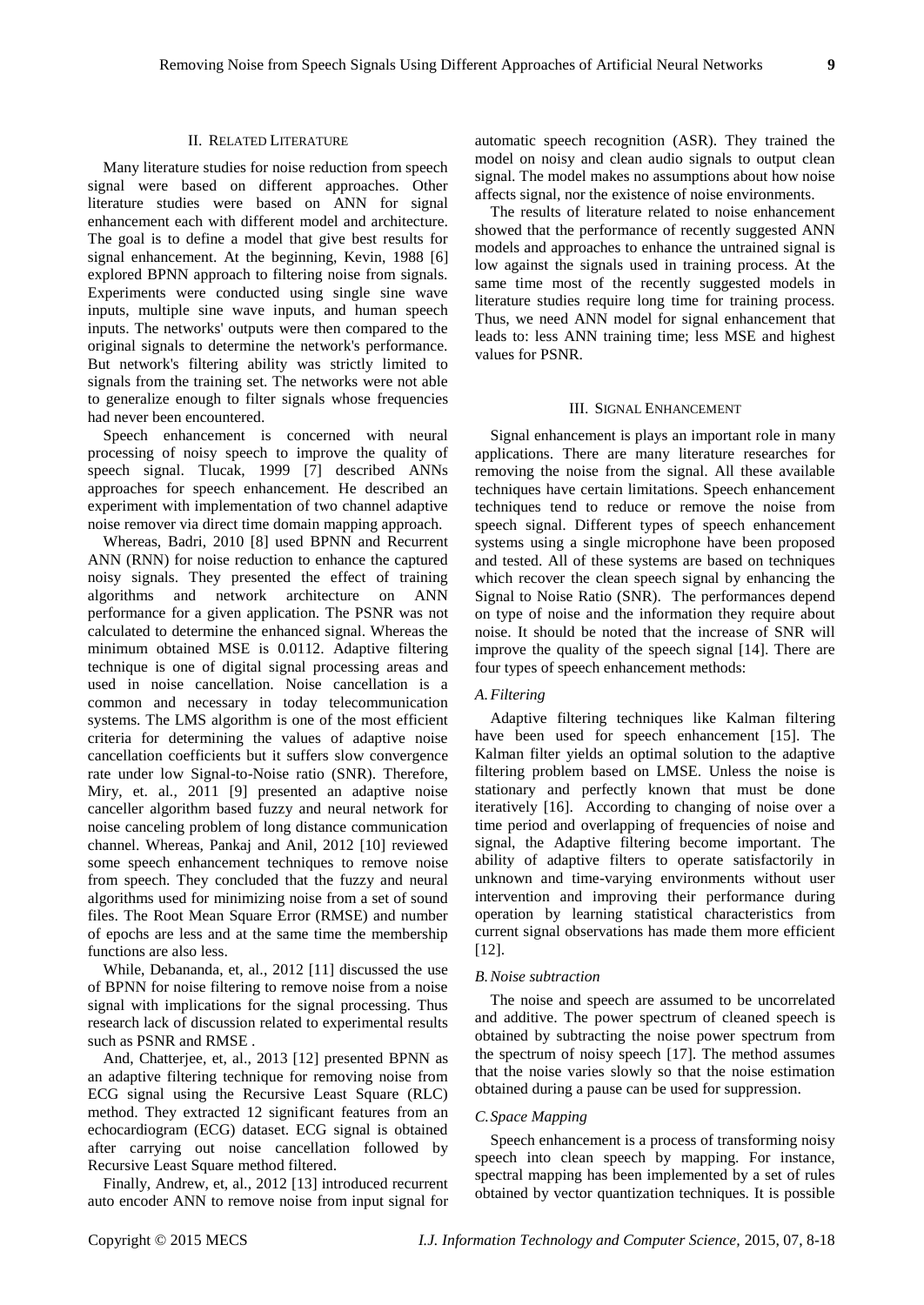to implement arbitrarily complex space transformations thanks to connectionist ANNs. Even multi-layer perceptrons have been trained on learning samples to realize a mapping of noisy signals to noise-free speech which has been tested with success in an auditory preference test with human listeners [18].

# *D.Hidden Markov Models (HMM)*

Decomposition is a method which makes it possible to separate speech from additive noise [19]. It is assumed that speech and noise are both modeled by separate HMMs and that noisy speech corresponds to a composition model combining these two models. This method is rather computationally demanding, but it has been demonstrated to perform satisfactorily even in bad SNR conditions.

#### IV. NEURAL NETWORKS MODELS

Fig.1 shows Multilayer feed-forward ANNs that consist of neurons arranged in layers with only forward connections to units in subsequent layers [20]. The connections have weights associated with them. The input layer units distribute the inputs to units in subsequent layers. In the following layers, each unit sums its inputs and adds a bias to the sum and nonlinearly transforms the sum to produce an output. This nonlinear transformation is called the activation function of unit [5].



Fig. 1. Multilayer feed-forward ANN [20]

The output layer units have linear activations. The training data set consists of Nv training patterns  $\{(\mathbf{x}_p, \mathbf{t}_p)\},\$ where p is the pattern number. The input vector  $\mathbf{x}_p$  and desired output vector  $t_p$  have N and M dimensions.

**y**<sup>p</sup> is network output vector for pth pattern. The thresholds are handled by augmenting input vector with an element  $\mathbf{x}_p(N + 1)$  and it is equal 1. For the jth hidden unit, the net input net<sub>p</sub>(j) and output activation  $Op(j)$  for pth training pattern are shown in (1) and (2) [1][3][5].

$$
net_p(j) = \sum_{i=1}^{N+1} w(j, i) \cdot x_p(i), \quad 1 \le j \le N_h
$$
 (1)

$$
O_p(j) = f\left(\text{net}_p(j)\right) \tag{2}
$$

where  $w(j, i)$  denotes the weight connecting the ith input unit to the j th hidden unit. For MLP networks, a typical sigmoid activation function f is shown in (3) [1][3][5].

$$
f\left(\text{net}_p(j)\right) = \frac{1}{1 + e^{-\text{net}_p(j)}}\tag{3}
$$

For trigonometric networks [23], the activations are Sines and Cosines. The kth output for the pth training pattern is  $y_{pk}$  and is given by (4) [1][3][5]:

$$
y_{pk} = \sum_{i=1}^{N+1} w_{io}(k, i) \cdot x_p(i) + \sum_{j=1}^{Nh} w_{ho}(k, j) \cdot O_p(j), \quad 1 \le k \le M
$$
\n(4)

Where  $w_{io}(k, i)$  denotes the output weight connecting the ith input unit to the kth output unit and  $w_{ho}(k, j)$ denotes the output weight connecting the j th hidden unit to the kth output unit. The mapping error for the pth pattern is calculated using (5) [1][3][5].

$$
E_p = \sum_{k=1}^{M} \left[ t_{pk} - y_{pk} \right]^2 \tag{5}
$$

Where  $t_{pk}$  denotes the kth element of pth desired output vector. In order to train ANN in batch mode, the mapping error for kth output unit is defined as (6) [1][3][5].

$$
E(k) = \frac{1}{N_v} \sum_{p=1}^{N_v} \left[ t_{pk} - y_{pk} \right]^2
$$
 (6)

The overall performance of ANN an be measured as MSE and written as (7) [1][3][5]:

$$
E = \sum_{k=1}^{M} E(k) = \frac{1}{N_{\nu}} \sum_{p=1}^{N_{\nu}} E_p
$$
\n(7)

Then, the adjustment of ANN weights to minimize the error between network's prediction and actual output. This is to adjust weights values when ANN gaining extra knowledge after each iteration. Output ypk is compared with target output  $T_{pk}$  using (8) [1][3][5]:

$$
\delta_{\mathbf{k}} = (\mathbf{T}_{\mathbf{p}\mathbf{k}} - \mathbf{y}_{\mathbf{p}\mathbf{k}}) \mathbf{y}_{\mathbf{p}\mathbf{k}} (1 - \mathbf{y}_{\mathbf{p}\mathbf{k}}) \tag{8}
$$

For every neuron in hidden layer, the error term is calculated using  $(9)$  [1][3][5]:

$$
\delta_{\rm pk} = y_{\rm pk} \ (1 - y_{\rm pk}) \ \Sigma \delta_{\rm pk} w_{\rm pk} \tag{9}
$$

Where  $\delta p_k$  is error of output layer and w<sub>pk</sub> is weight between hidden and output layer. The error is propagated backward from output layer to input layer to update weight of connections using (10) [1][3][5]:

$$
w_{jk}(t+1) = w_{jk}(t) + \eta \delta_k y_k + \alpha(w_{jk}(t) - w_{jk}(t-1))
$$
 (10)

Both of η: learning rate and  $\alpha$ : momentum factor are specified at the start of training and determine speed and stability of ANN [1][3][5].

### *A.Function Fitting ANN*

The FitNet is a type of feed forward networks, which are used to fit an input output mapping relationship. A FitNet with one hidden layer and enough neurons [21][22]. The output is calculated directly from the input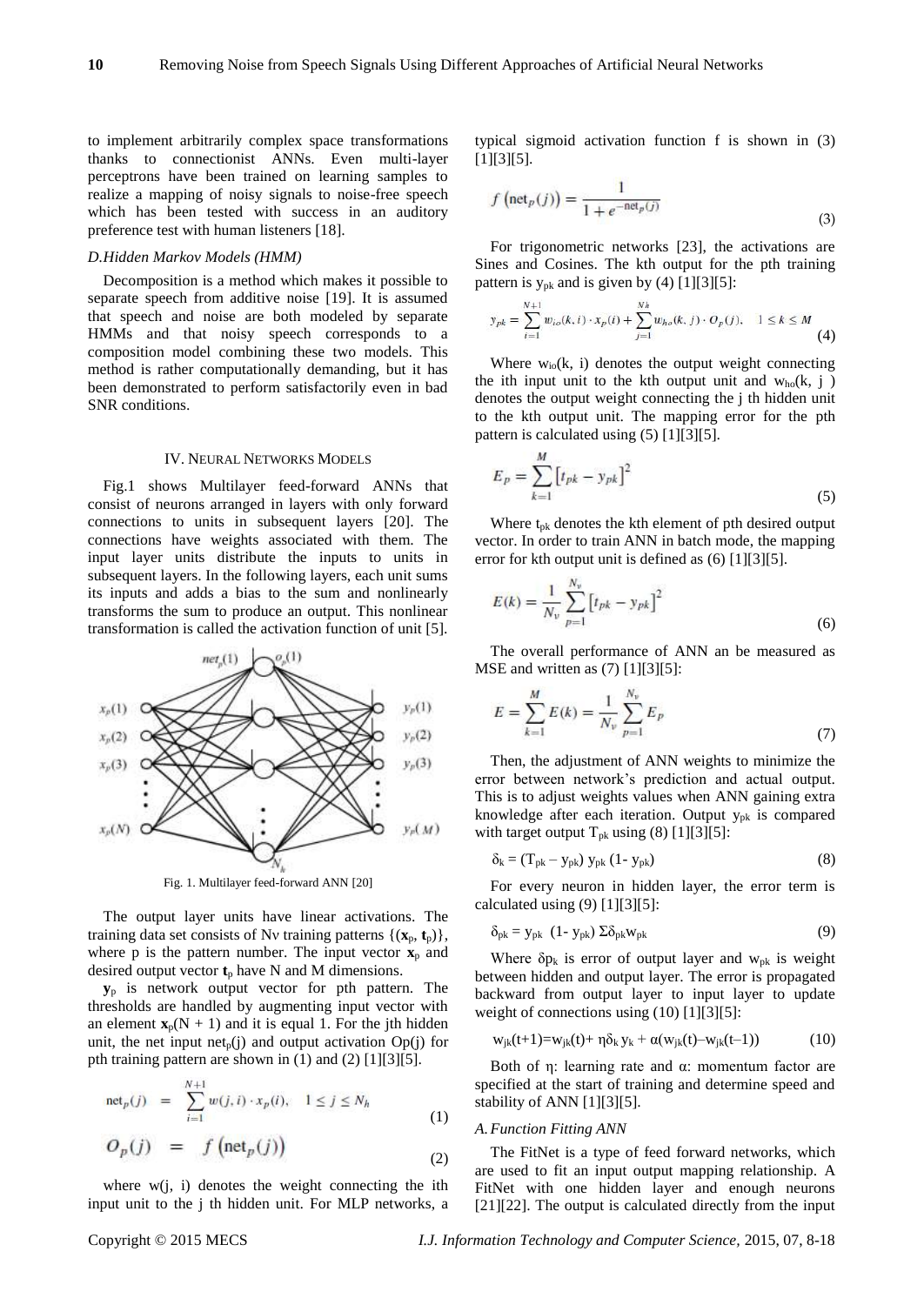through FitNet connections like BPNN and Cascade BPNN. The number of connections between each two layers in ANN is calculated by multiplying total number of neurons of the two layers, then adding number of bias

neurons connections of the second layer. Fig.2 shows architecture of noise removal from speech signal based on system FitNet model.



Fig. 2. The Architecture of Signal Enhancement System Based on Function Fitting ANN

## *B. Nonlinear Auto-Regressive eXogenous (NARX)*

NARX is a nonlinear autoregressive model which has exogenous inputs in time series modeling. The NARX is a recurrent dynamic network with feedback connections enclosing several layers of network. The model relates the current value of a time series which one would like to explain or predict to both: past values of the same series; and also current and past values of the driving (exogenous) series. That is, of the externally determined series that influences the series of interest. The model contains: error term which relates to the fact that knowledge of the other terms will not enable the current value of the time series to be predicted exactly. Such a model can be stated algebraically as shown in (11) [23]*.*

$$
y_{t} = F\left(\frac{y_{t-1}, y_{t-2}, y_{t-3}, \cdots}{u_{t}, u_{t-1}, u_{t-2}, u_{t-3}, \cdots}\right) + \varepsilon_{t}
$$
(11)

Here  $y$  is the variable of interest, and  $u$  is the externally determined variable. Information about *u* helps predict *y*, as do previous values of *y* itself. Here *ε* is the error term (noise). For example, *y* may be air temperature at noon, and *u* may be the day of the year (day-number within year). The function *F* is some nonlinear function (polynomial). *F* can be ANN, a wavelet network, or a sigmoid network [23]. Although dynamic networks (time serious) can be trained using the same gradient-based algorithms (BP) that are used for static networks, the performance of the algorithms on dynamic networks can be quite different, and the gradient must be computed in a more complex way [21][22][24]. Fig.3 shows the architecture of NARX model that was conducted in this research.



Fig. 3. NARX Architecture

# *C.Recurrent Neural Network (RNN)*

ANNs can learn dynamic or time-series relationships. In dynamic networks, the output depends not only on the current input to network, but also on current or previous inputs, outputs, or states of network [21][22][23][24]. RNN is a neural network that operates in time. At each time step, it accepts an input vector, updates its hidden state via non-linear activation functions, and uses it to make a prediction of its output. RNNs form a rich model class because their hidden state can store information as high-dimensional distributed representations and their nonlinear dynamics can implement rich and powerful computations, allowing the RNN to perform modeling and prediction tasks for sequences with highly complex structure [25][26]. Fig.4 shows the architecture of RNN model that conducted in this research.



Fig. 4. Recurrent NN (layrecnet) Architecture

# *D.Cascaded Forward Neural Networks*

These are similar to feed forward networks such as BPNN with exception that they have a weight connection from the input and every previous layer to the following layers. Fig.5 shows the architecture of Cascaded-ForwardNet model that was conducted in this research and has connections from layer 1 to layer 2, layer 2 to layer 3, and layer 1 to layer 3. This ANN also has connections from input to all three layers.



Fig. 5. Cascaded-ForwardNet Architecture

Feed-forward networks with more layers and connection might learn complex relationships more quickly like cascade-forward networks. Additional connections might improve speed at which network learns desired relationship [21..24].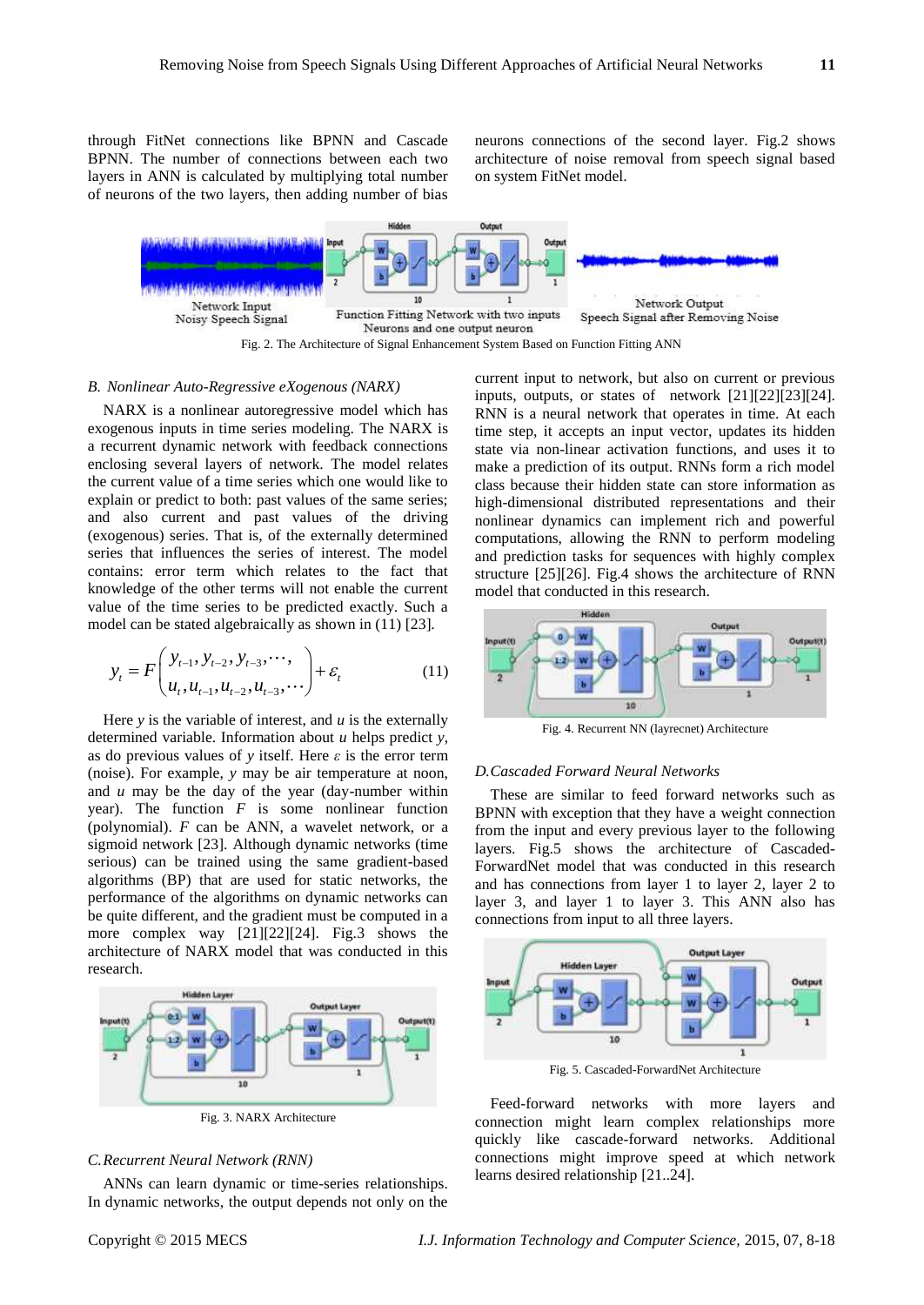## *E.Training Algorithms for ANN models*

The optimization training algorithms adjusted the ANN weights with the goal to minimize the performance function. In static feed forward networks or RNN, the performance function to be minimized is taken to be the MSE, between model-desired output and actual response. In each synapse between connected neurons the training function calculates the output error and determines the adjustments to the network's weights and bias. There are many training algorithms that can be used for ANN training such as: Gradient descent (GD); Gradient descent with momentum (GDM); Gradient descent momentum and an adaptive learning rate (GDX); Levenberg-Marquardt (LM) and Bayesian regularization (BR). These training algorithms can be used to train any ANN to adjust networks' weights to reduce errors as possible as.

# V. RESEARCH METHODOLOGY

In this research, four ANN models: FitNet (Fg.2), NARX (Fig.3), RNN (Fig.4), and Cascaded-ForwardNet (Fig.5) were constructed and implemented to remove noise from any signal and obtaining good results of RMSE, PSNR and reducing the training time. Each model was suggested to include 3 layers (input, hidden and output). In this research, three different optimization training algorithms were used to train the four ANN models separately to get best results for noise removing system. These optimization training algorithms are as follows [22]: GD; GDM and LM. The network architecture and parameters are shown in details in Table 1. Whereas, Fig. 2 shows the general view of noise removal system.

# *A.Algorithm of Training Process*

The main steps of training process of each model are as follows:

- 1) Initialization of network weights with random numbers in the range [0.001 and 0.009].
- 2) Initialization of network parameters (η and  $α$ ) each with value in the range [0.1 and 0.9]
- 3) Set iterations to zero.
- 4) Set Threshold error with 0.0000001.
- 5) Total\_error = zero;
- 6) iterations  $\rightarrow$  iterations+1
- 7) Set i with 0 (where i: signal sequence)
- 8) Open the file which contains the sound signal  $(s_i)$ to be used in training process and read the signal (si)
- 9) Apply this sound file to input layer neuron.
- 10)Initialize target output to be same as input signal.
- 11) Add noise to this sound signal by applying randomly noise to second input neuron.
- 12)Calculate the outputs of hidden layer units using (1), (2) and (3).
- 13)Calculate the outputs of output layer units using (4).
- 14) Calculate the error<sub>(i)</sub> of the signal  $(s_i)$  desired  $output - actual output using (5)$
- 15)If there is another sound signal to be used in training process, then  $i=i+1$ , then go to step8, otherwise, go to step 16.
- 16)Calculate overall ANN error using (6) and (7).
- 17) Adjust weights between output and hidden layer units using (8), (9) and (10).
- 18) Adjust weights between hidden and input layer units (8), (9) and (10).
- 19) If Total error  $\leq$  Threshold error then stop (the network in trained well). Otherwise (need more training), then go to step 5.

# *B.Testing Process*

- The main steps of testing process of each model are:
- 1) Open file which contains sound signal to be tested.
- 2) Apply this sound file to input layer neuron.
- 3) Add noise to this sound signal by applying randomly noise to second input neuron.
- 4) Calculate outputs of hidden layer units using (1), (2) and (3).
- 5) Calculate outputs of output layer units using (4).
- 6) Calculate the MSE, PSNR of input noisy signal, PSNR of output clean signal and  $\mathbb{R}^2$ .

| Parameter                         | Description                                                        |
|-----------------------------------|--------------------------------------------------------------------|
| Number of layers                  | 3 layers (input, hidden and output)                                |
| Size of signal sample             | 50000                                                              |
| Size of noise sample              | 50000                                                              |
| Number of neurons in input layer  | 2 input units (One unit for signal and other unit for the noise)   |
| Number of neurons in hidden layer | 10 hidden units                                                    |
| Number of neurons in output layer | One output unit that represent the signal after removing noise.    |
| <b>Training Algorithms</b>        | LM, GD, and GDM                                                    |
| Training patterns                 | Audio files including music with song from MathLab Library (2013a) |

#### Table 1. Network architecture and parameters

# VI. EXPERIMENTAL RESULTS

In this research, four simulation programs to implement the learning and testing processes of the four ANN models: FitNet (Fg.2), NARX (Fig.3), RNN (Fig.4), and Cascaded-ForwardNet (Fig.5). The MathLab 2013a

software was used to write programs of speech signal enhancement system. The training data were taken from MathLab library. Also many other sound files were downloaded from website "Odyssey FX | Wav Sound Effects" and used as testing data. Odyssey FX delivers a great source of wonderful sound effects.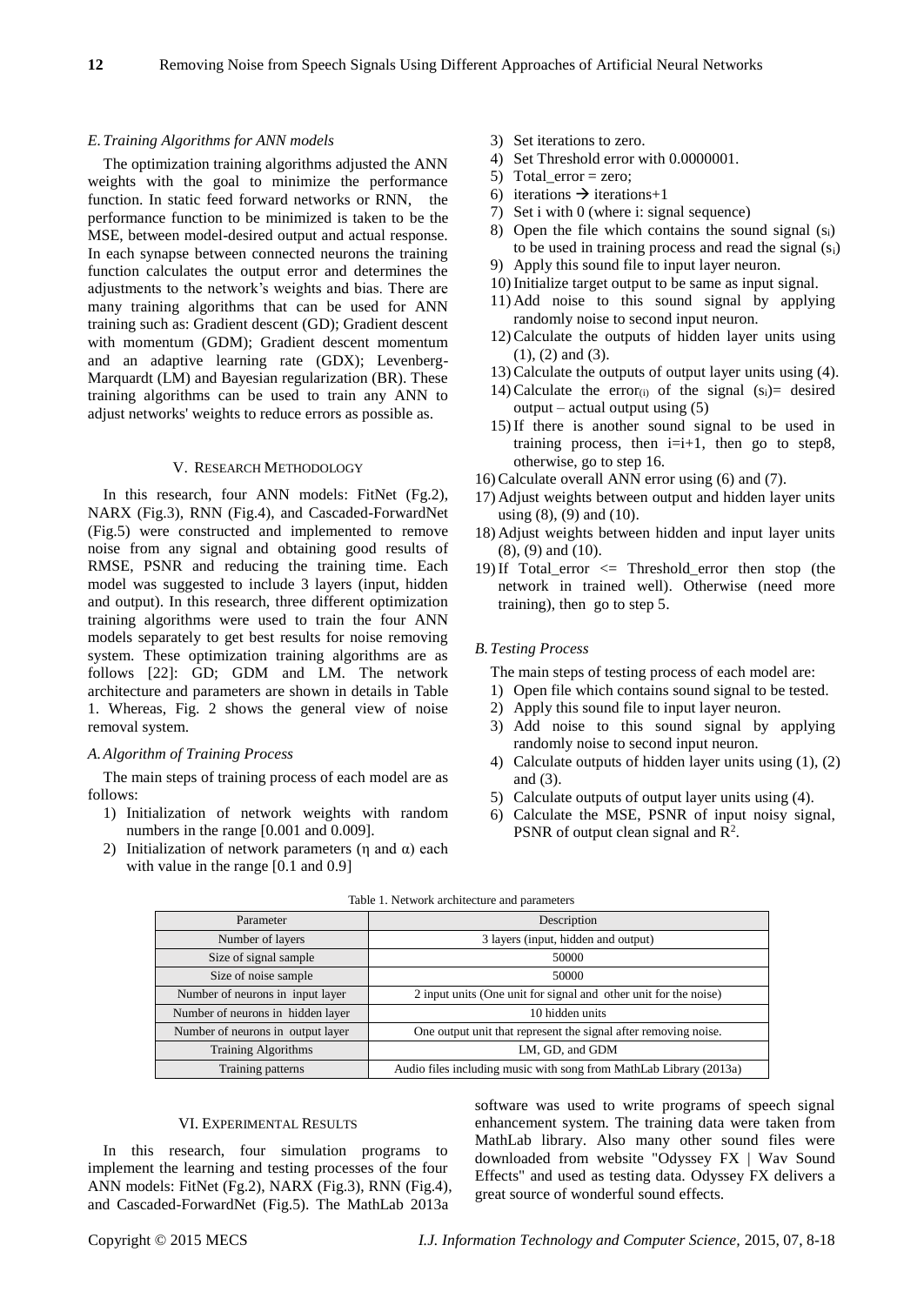The Sample Pack includs70 24-bit 100% royalty free wav sound effects samples, Swishes, sweeps and falls Weird hits and stuttered glitch, Retro noises, bleeps and atmospherics inspired by the early Radiophonic Workshop [27].

Number of iterations, MSE,  $R^2$  and PSNR were used to check the performance of the signal enhancement system. PSNR will be calculated between the output clean signal and input noisy signal to verify the quality of signal enhancement system. The efficiency of this system was tested by several speech signals. Each model consists of 3 layers (input layer with 2 neurons, hidden layer with 10 neurons and output layer with one neuron).

# *A.Gradient Descent with Momentum (GDM)*

The first four experiments were based on training the four models separately using GDM training algorithm. One simulation program for each experiment. Table 2 shows: MSE, PSNR,  $R^2$  and the number of iteration required to train each model with GDM algorithm.

Table 2. Networks Results with GDM algorithm

| Gradient Descent with Momentum (GDM)<br>No. of hidden units $=10$ |            |            |             |                |  |
|-------------------------------------------------------------------|------------|------------|-------------|----------------|--|
| Model                                                             | Iterations | <b>MSE</b> | <b>PSNR</b> | $\mathbb{R}^2$ |  |
| <b>NARX</b>                                                       | 678        | 0.0027     | 33.73       | 0.95           |  |
| Layrecnet                                                         | 810        | 0.0019     | 33.24       | 0.95           |  |
| Cascaded                                                          | 988        | 32.59      | 0.93        |                |  |
| FitNet                                                            | 465        | 0.0006     | 34.76       | 0.98           |  |

We can note from Table 2 that, best results (smallest number of iterations, high value of PSNR, less MSE) were obtained using the FitNet model. Also the next good results were obtained from using the NARX model.

#### *B.Gradient Descent (GD) Algorithm*

Another four experiments were based on training the four models separately using the GD training algorithm. One simulation program for each experiment. Table 3 shows: MSE, PSNR,  $R<sup>2</sup>$  and number of iterations required to train each model with GD algorithm.

| Gradient Descent (GD)<br>No. of hidden units $=10$ |                   |            |             |                |  |  |
|----------------------------------------------------|-------------------|------------|-------------|----------------|--|--|
| <b>Network</b>                                     | <b>Iterations</b> | <b>MSE</b> | <b>PSNR</b> | $\mathbb{R}^2$ |  |  |
| <b>NARX</b>                                        | 715               | 0.0044     | 33.23       | 0.95           |  |  |
| Layrecnet                                          | 835               | 0.0025     | 33.11       | 0.94           |  |  |
| Cascaded                                           | 1013              | 0.0019     | 32.22       | 0.936          |  |  |
| <b>FitNet</b>                                      | 473               | 0.0011     | 34.25       | 0.97           |  |  |

Table 3. Networks Results with GD algorithm

We can note from Table 3 that, best results were obtained using FitNet model. The results of experiments related to GDM algorithm are near to results related to experiments related to GD algorithm.

# *C.Levenberg-Marquardt (LM) Algorithm*

Other four experiments were based on training the four models using LM algorithm. Simulation program for each experiment. Table 4 shows MSE, PSNR of input noisy signal, PSNR of output clean signal,  $R<sup>2</sup>$  and number of iterations to train each model with LM algorithm.

|             | Levenberg-Marquardt (LM), No. of hidden units $=10$ |                            |                             |                            |       |  |  |
|-------------|-----------------------------------------------------|----------------------------|-----------------------------|----------------------------|-------|--|--|
| Model       | Iterat ions                                         | PSNR of input noisy signal | PSNR Of output clean signal | MSE Of output clean signal | $R^2$ |  |  |
| <b>NARX</b> | 623                                                 | 22.18                      | 34.23                       | 0.0001                     | 0.97  |  |  |
| Layrecnet   | 745                                                 | 20.77                      | 34.12                       | 0.0002                     | 0.97  |  |  |
| Cascaded    | 932                                                 | 18.87                      | 33.56                       | 0.0004                     | 0.92  |  |  |
| FitNet      | 413                                                 | 17.88                      | 35.35                       | 0.00005                    | 0.99  |  |  |

Table 4. Networks Results with LM algorithm

From Table 4, the best values of PSNR were obtained from FitNet model. The values of MSE of all models are small whereas the values of  $\mathbb{R}^2$  are high.

We can note from Table 2, Table 3 and Table 4 that, the Cascaded model requires number of iterations more than the other models to convergence. Whereas FitNet model requires less number of iterations. Also, best values of: number of iterations, PSNR, MSE,  $R<sup>2</sup>$  were obtained from all models when they were trained using Levenberg-Marquardt (LM). Therefore, PSNR of input noisy signal was computed for each model based on LM algorithm. This is done to determine the models ability to remove noise from speech signals.

We can note from Table 4 that, the values of PSNR of output signal is high according to the values of PSNR of the corresponding input noisy signal. Therefore, all the

models have the ability to remove noise from any speech signal with small differences between PSNR values. Also the best value of PSNR was obtained from FitNet model.

# *D.Impact of learning rate value*

In this section, other four experiments were conducted for each one of the four models separately. Each model is trained using LM with 10 hidden units. The four experiments used different values of learning rate such as (0.05, 0.005, 0.0003 and 0.00001). Table 5 shows: number of iterations, MSE, PSNR and R2 for each model for every value of learning rate.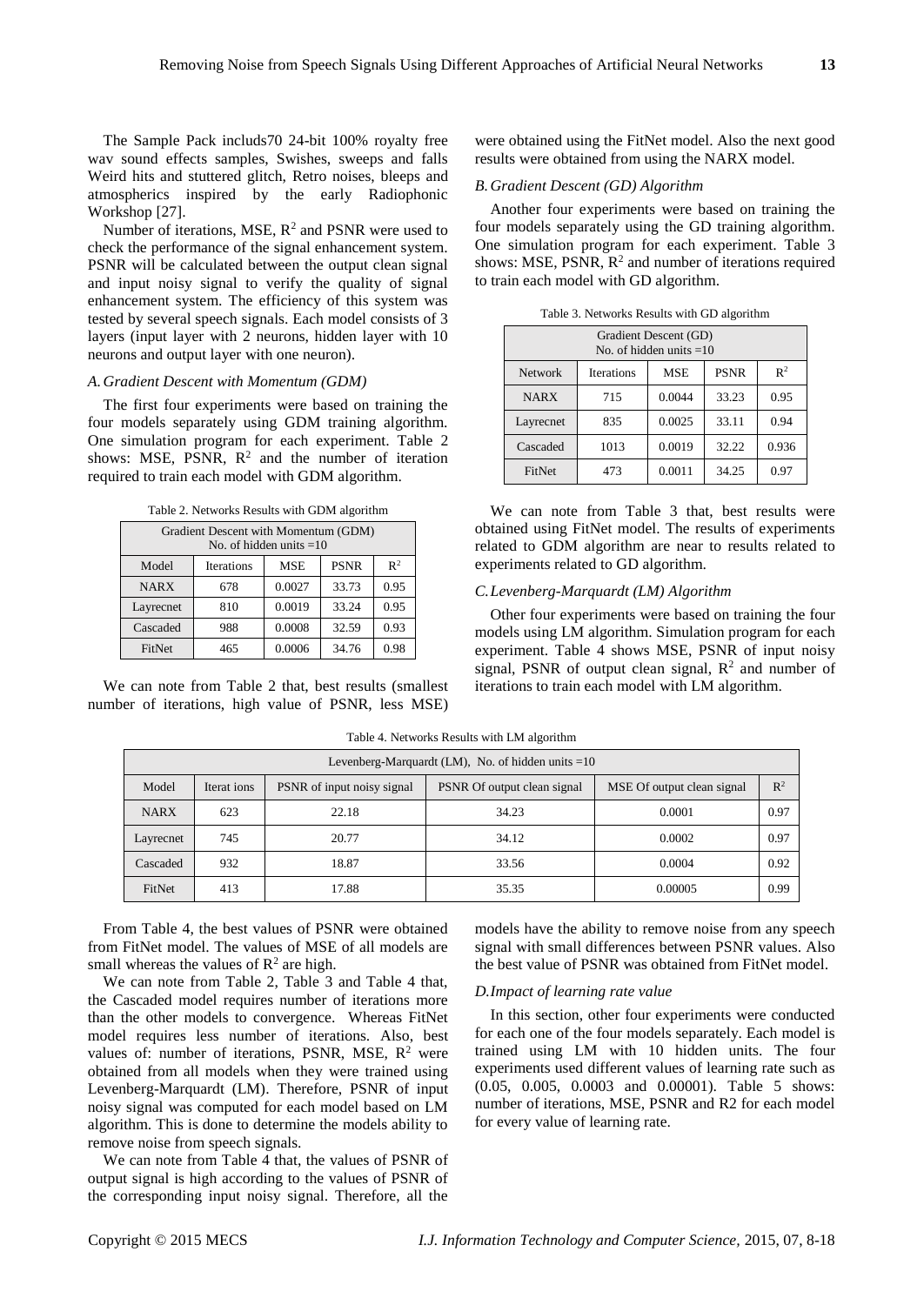| No. node in hidden=10, Levenberg-Marquardt (LM) |                 |            |             |       |                  |  |
|-------------------------------------------------|-----------------|------------|-------------|-------|------------------|--|
| Model                                           | Itera-<br>tions | <b>MSE</b> | <b>PSNR</b> | $R^2$ | learning<br>rate |  |
|                                                 | 623             | 0.0001     | 34.23       | 0.97  | 0.05             |  |
| <b>NARX</b>                                     | 589             | 0.0003     | 34.51       | 0.971 | 0.005            |  |
|                                                 | 511             | 0.0013     | 34.66       | 0.976 | 0.0003           |  |
|                                                 | 491             | 0.0010     | 34.71       | 0.977 | 0.00001          |  |
|                                                 |                 |            |             |       |                  |  |
|                                                 | 745             | 0.0002     | 34.12       | 0.97  | 0.05             |  |
| <b>RNN</b>                                      | 702             | 0.0004     | 34.32       | 0.975 | 0.005            |  |
|                                                 | 678             | 0.0008     | 34.55       | 0.977 | 0.0003           |  |
|                                                 | 622             | 0.0004     | 34.62       | 0.979 | 0.00001          |  |
|                                                 |                 |            |             |       |                  |  |
|                                                 | 932             | 0.0004     | 33.56       | 0.92  | 0.05             |  |
| Cascaded                                        | 893             | 0.0007     | 33.77       | 0.927 | 0.005            |  |
|                                                 | 845             | 0.0016     | 33.87       | 0.929 | 0.0003           |  |
|                                                 | 809             | 0.0005     | 33.89       | 0.934 | 0.00001          |  |
|                                                 |                 |            |             |       |                  |  |
|                                                 | 413             | 0.00005    | 35.35       | 0.99  | 0.05             |  |
| <b>FitNet</b>                                   | 397             | 0.00002    | 35.75       | 0.993 | 0.005            |  |
|                                                 | 365             | 0.00010    | 35.91       | 0.994 | 0.0003           |  |
|                                                 | 311             | 0.00001    | 35.93       | 0.996 | 0.00001          |  |

Table 5. Different values of learning Rate

We can note from Table 5 that there are no notable differences between the values of MSE, PSNR and R2 for all models when decreasing the value of learning rate. But the number of iterations were decreased when decreasing learning rate.

## *E.The Effect of Hidden Layer Neurons*

Many other experiments were conducted based on training the four models separately on different number of hidden layer neurons (10, 20 and 30 respectively). Table 6 shows the impact of number of hidden neurons on: number of iterations, MSE, PSNR and  $R^2$  factors.

Table 6. Impact of number of hidden neurons

|               | learning rate = 0.00001, Levenberg-Marquardt (LM) |            |             |                |                                |  |
|---------------|---------------------------------------------------|------------|-------------|----------------|--------------------------------|--|
| Model         | Itera<br>tions                                    | <b>MSE</b> | <b>PSNR</b> | $\mathbb{R}^2$ | Number<br>of hidden<br>neurons |  |
|               | 491                                               | 0.0010     | 34.71       | 0.977          | 10                             |  |
| <b>NARX</b>   | 523                                               | 0.0033     | 34.75       | 0.979          | 20                             |  |
|               | 588                                               | 0.0013     | 34.85       | 0.989          | 30                             |  |
|               |                                                   |            |             |                |                                |  |
|               | 622                                               | 0.0004     | 34.62       | 0.979          | 10                             |  |
| <b>RNN</b>    | 697                                               | 0.00022    | 34.69       | 0.98           | 20                             |  |
|               | 734                                               | 0.00011    | 34.79       | 0.985          | 30                             |  |
|               |                                                   |            |             |                |                                |  |
|               | 809                                               | 0.0005     | 33.89       | 0.934          | 10                             |  |
| Cascaded      | 845                                               | 0.00053    | 33.85       | 0.94           | 20                             |  |
|               | 892                                               | 0.00013    | 34.12       | 0.945          | 30                             |  |
|               |                                                   |            |             |                |                                |  |
|               | 311                                               | 0.00001    | 35.93       | 0.996          | 10                             |  |
| <b>FitNet</b> | 398                                               | 0.00001    | 35.96       | 0.997          | 20                             |  |
|               | 421                                               | 0.00001    | 36.96       | 0.998          | 30                             |  |

We can note from Table 6 that increasing the number of hidden layer neurons for each model will lead to increasing number of iterations. At the same time, there is no big differences in values of MSE, PSNR and  $\mathbb{R}^2$ .

## *F.Impact of MSE*

At the same time, we can note from all experiments related to all models, that the value of MSE start with large value at the beginning of the training process, then decreased gradually during the training process. According to the value of MSE, the training process will stopped at value of MSE near to 0.0000001. Fig. 6 shows the decreasing in MSE values during the training process.



Fig. 6. Learning rate during training significance of figure in caption.

# *G.Results of Testing Process*

Other 12 experiments were conducted based on testing the four models separately using LM, GDM and GD training algorithms respectively. One simulation program for each experiment. The PSNR is calculated for the output signal after removing the noise form it. Table 7 shows MSE and PSNR of input noisy signal, and PSNR of output clean signal for each one of the four model when trained using LM algorithm.

| Model       | <b>MSE</b> | PSNR of input<br>noisy signal | PSNR of<br>output signal |
|-------------|------------|-------------------------------|--------------------------|
| <b>NARX</b> | 0.0007     | 20.12                         | 33.88                    |
| <b>RNN</b>  | 0.0005     | 19.25                         | 33.65                    |
| Cascaded    | 0.0004     | 17.64                         | 32.54                    |
| FitNet      | 0.00007    | 16.22                         | 34.22                    |

Table 7. Results of Testing (LM algorithm)

Whereas, Table 8 shows MSE and PSNR of input noisy signal, and PSNR of output clean signal for each one of the four model when trained using GDM algorithm.

Table 8. Results of Testing (GDM algorithm)

| Model       | <b>MSE</b> | PSNR of input<br>noisy signal | PSNR of<br>output signal |
|-------------|------------|-------------------------------|--------------------------|
| <b>NARX</b> | 0.0034     | 20.12                         | 33.53                    |
| <b>RNN</b>  | 0.0023     | 19.25                         | 33.11                    |
| Cascaded    | 0.0012     | 17.64                         | 32.35                    |
| FitNet      | 0.0009     | 16.22                         | 34.55                    |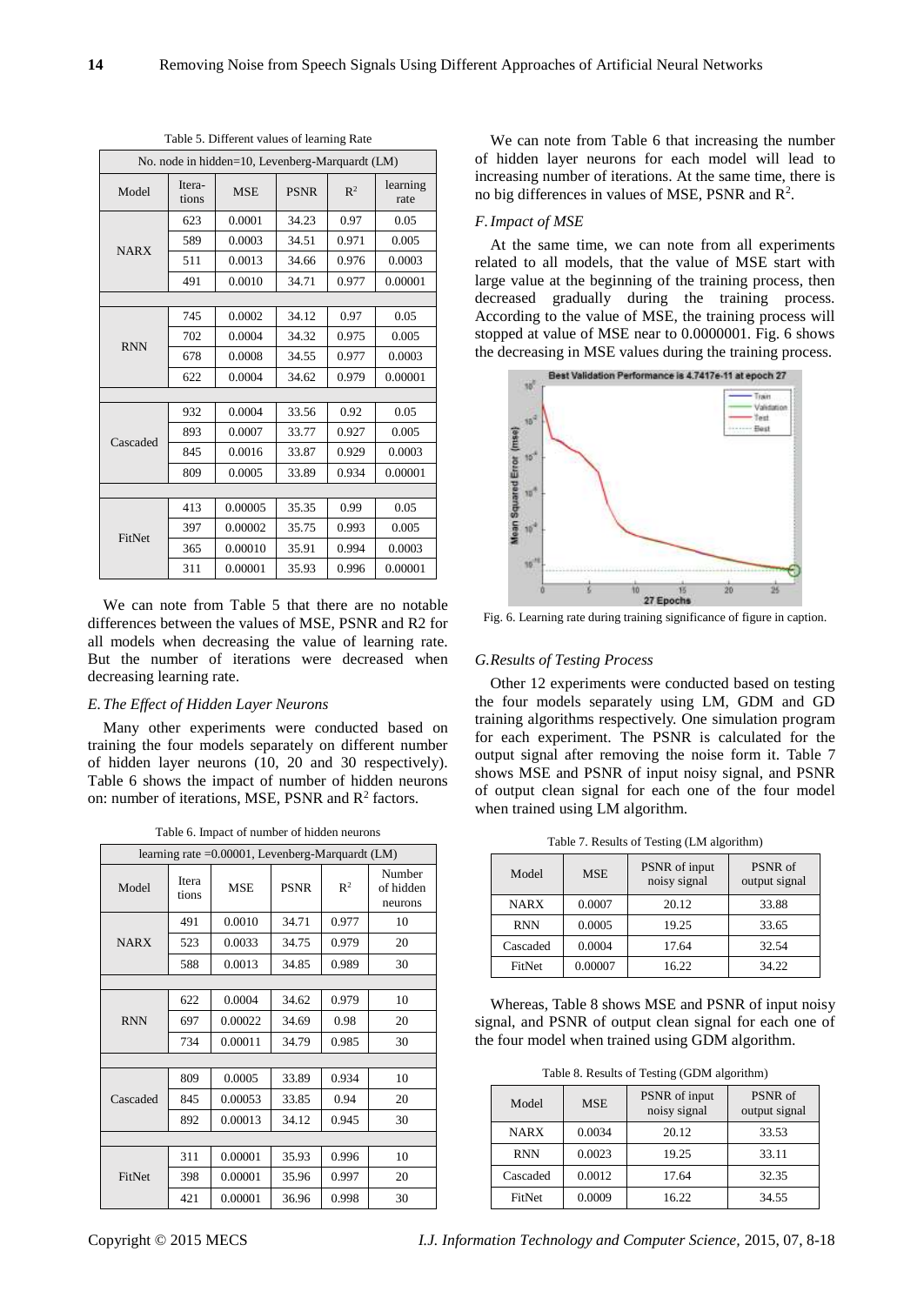And finally, Table 9 shows MSE and PSNR of input noisy signal, and PSNR of output clean signal for each one of the four model when trained using GD algorithm.

| Model         | <b>MSE</b> | PSNR of input<br>noisy signal | PSNR of<br>output signal |
|---------------|------------|-------------------------------|--------------------------|
| <b>NARX</b>   | 0.0067     | 20.12                         | <b>PSNR</b>              |
| <b>RNN</b>    | 0.0051     | 19.25                         | 33.55                    |
| Cascaded      | 0.0032     | 17.64                         | 33.42                    |
| <b>FitNet</b> | 0.0023     | 16.22                         | 32.47                    |

Table 9. Results of Testing (GD algorithm)

We can note from Table 7, Table 8 and Table 9 that, the best results were obtained from the FitNet model. Also, we can note that the smallest values of MSE and PSNR of all models (NARX, Layrecnet, Cascaded, and FitNet) were obtained when using the LM training algorithm.

Therefore, PSNR of the input noisy signal was calculated for all models based on LM algorithm to determine the models ability to enhance noisy speech signals. From Table 7, Table 8 and Table 9, the PSNR values of output signal is high according to PSNR values of the corresponding input noisy signal. Thus, the four models have the ability to remove noise from any speech signal with small differences between PSNR values.

# *H.Ability to Remove Noise form Untrained Signal*

The testing process is based on the trained and untrained speech signals. Fig.7 shows the input noisy speech signal which was already used in training process.

Fig.7 shows also the trained speech signal after the filtering (removing noise) using FitNet model. Also, the four models were succeeded to filter untrained speech signal (S1) from noise. We can note from Fig.7 that the FitNet model can successfully remove noise any trained speech signal. Untrained speech signal (S1) is used to test the FitNet model that is trained using LM. Fig.8 shows untrained clean signal (S1), noisy signal (S1), and finally clean signal (S1) after removing noise using FitNet model. Other experiments for testing FitNet model based on LM on other 5 untrained speech signals (S2..S6). Fig.9 shows the original signal, noisy signal and its enhanced version of four untrained speech signals (S2, S3, S5 and S6). Fig.9 shows the ability of FitNet model to remove noise from any noisy speech signal. Table 10 shows the MSE, PSNR of input noisy signal and PSNR of output clean signal of the 5 untrained signals. Table 10 shows high values of PSNR and low values of MSE.

Table 10. Results of Testing Untrained Speech Signals

| <b>Network</b>                                  | Signal         | <b>MSE</b> | <b>PSNR</b><br>Of input<br>signal | <b>PSNR</b><br>Of output<br>signal |
|-------------------------------------------------|----------------|------------|-----------------------------------|------------------------------------|
| FitNet. LM<br>Algorithms,<br>10 hidden<br>units | S1             | 0.000081   | 20.45                             | 34.55                              |
|                                                 | S <sub>2</sub> | 0.000073   | 21.12                             | 34.24                              |
|                                                 | S <sub>3</sub> | 0.00007    | 16.22                             | 34.36                              |
|                                                 | S <sub>5</sub> | 0.000077   | 19.07                             | 34.22                              |
|                                                 | S <sub>6</sub> | 0.000083   | 20.35                             | 34.37                              |



Fig. 7. Original signal, signal with noise, and signal after filtering for already trained speech signal using FitNet model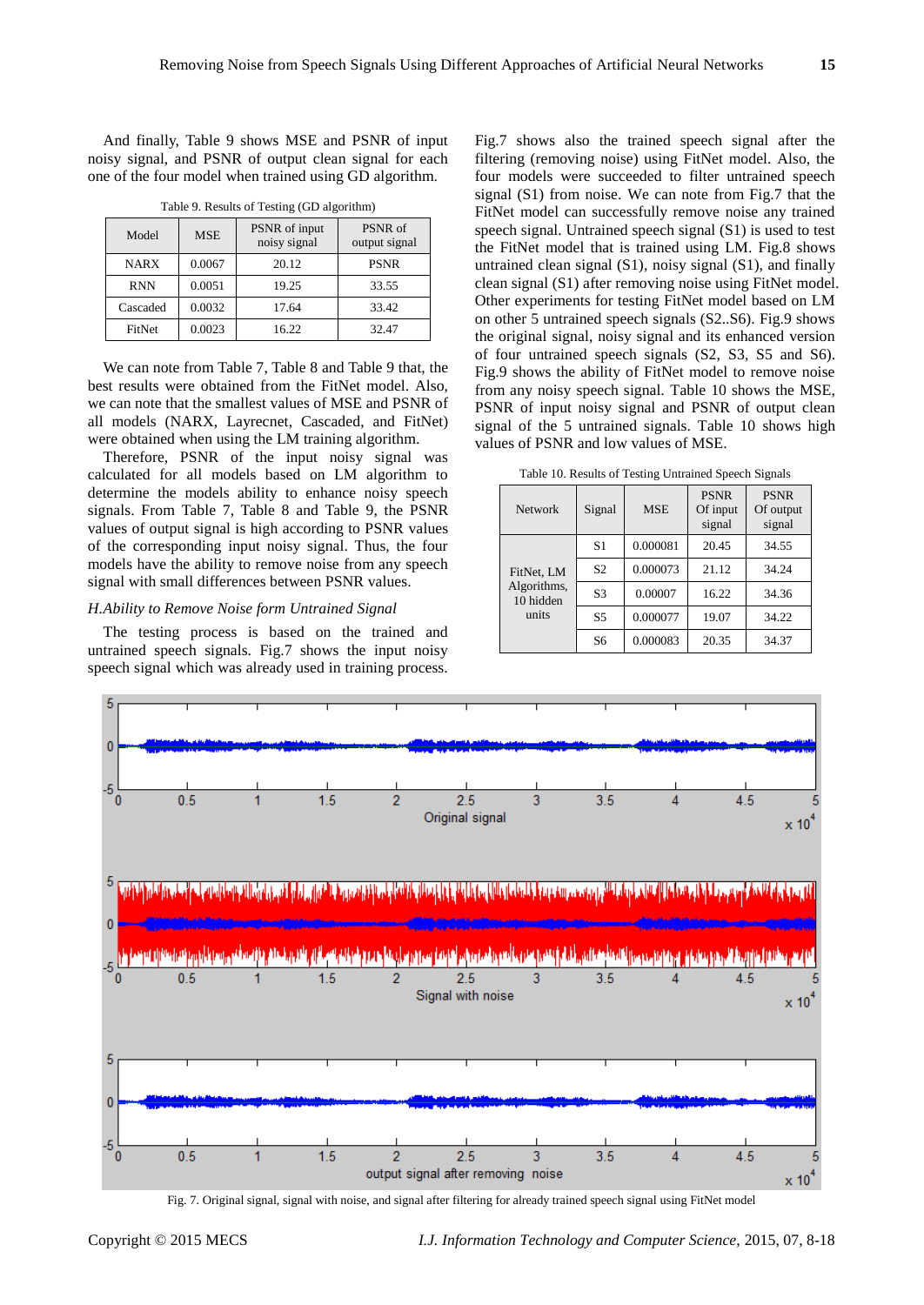

Fig. 8. Original signal, signal with noise, and signal after filtering for already untrained speech signal (S1) using FitNet model



Fig. 9. Shows the original signal, noisy signal and its enhanced version of four untrained speech signals (S2, S3, S5 and S6) (FitNet model)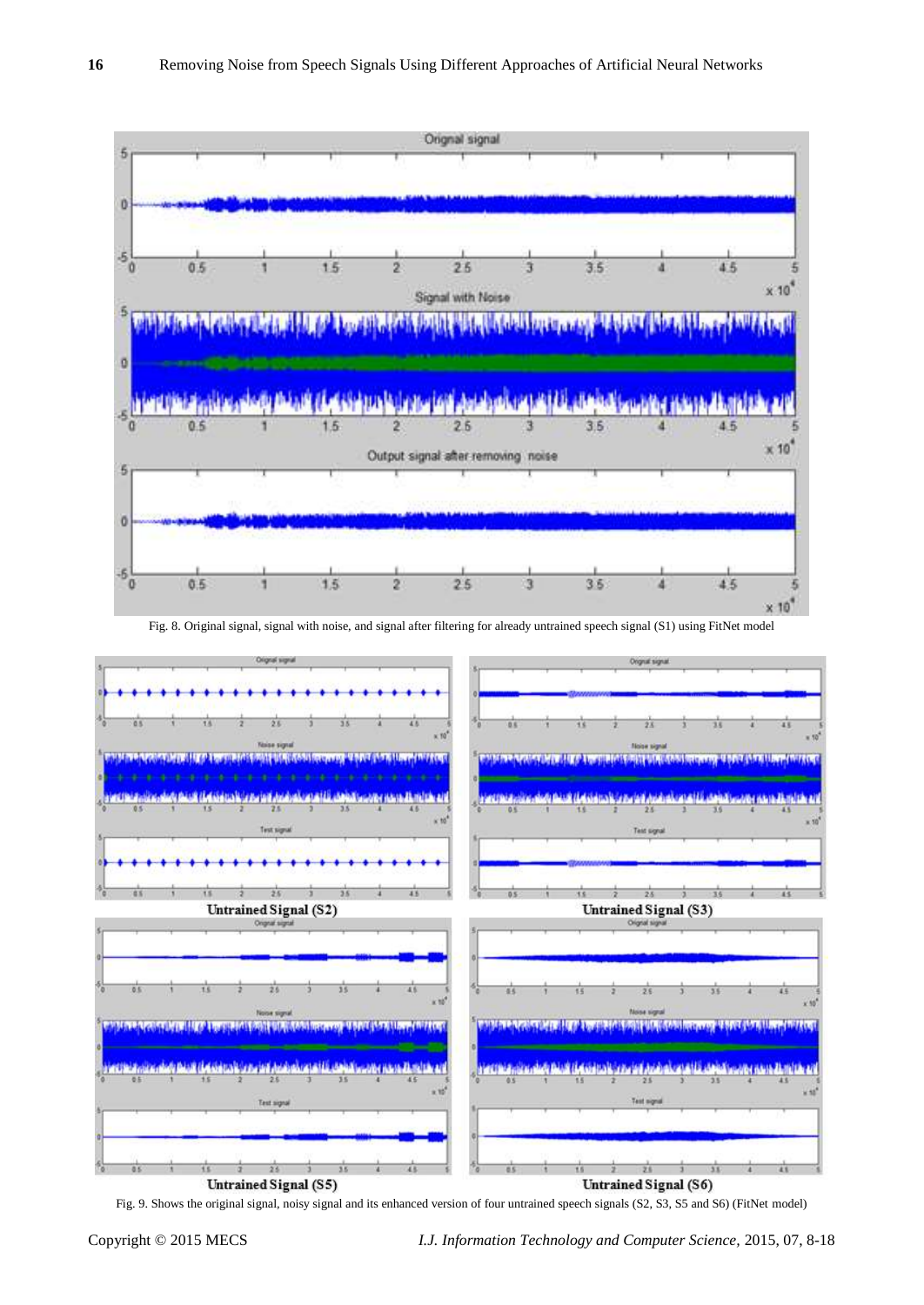# VII. CONCLUSION

In this research, Four ANN models: FitNet (Fg.2), NARX (Fig.3), RNN (Fig.4), and Cascaded-ForwardNet (Fig.5) were constructed with 3 layers (input, hidden and output) for speech signal enhancement to remove noise from any signal. Two neurons in input layer to represent speech signal and its associated noise. The output layer includes one neuron that represent the enhanced signal after removing noise. Different number of hidden neurons were used for each model (10, 20 and 30). Three training algorithms (GD; GDM and LM) were used to train each on of the four models separately to become a filter. The MathLab 2013a software was used to write programs of training and testing the four models for speech signal enhancement system. The four models were trained on many stereo speech signals (noisy and clean) to produce the clean signal of the noisy input signal.

The training data were taken from MathLab 2013a. Also other sound files were taken from Odyssey FX | Wav Sound Effects [27] and used as testing data.

Many experiments were conducted for training/testing each model separately with different: number of hidden layer neurons, learning rate, and training algorithm to identify model with best results of removing noise from any speech signal.

Best results (smallest number of iteration, highest PSNR, lowest MSE) were obtained from FitNet model, then from NARAX models respectively. The experiments shows that, decreasing the learning rate parameter will decrease the number of iterations required to train each model. Experiments shows also that, increasing number of hidden neurons will lead to increase number of iterations for learning process. From experiments, TrainLM is the best training algorithm in all experiments. The worst results obtained from Cascaded model.

Finally, from experiments, the suggested filtering approach based on FitNet, NARX , RNN and Cascaded models respectively has the ability to remove noise from speech signal as possible as. This is done according to calculate the PSNR of the input noisy signal (17.88dB) and PSNR of output clean signal (35.35dB) for the FitNet model. Also there is a big difference between the two values (PSNR of input and PSNR of output) for the other models (NARX, RNN, Casdcaded). The four models approved in removing noise from speech signal. The filtering based ANN four approaches was tested on both trained and untrained speech signal. The best values of PSNR of output clean signal were obtained from FitNet model (34.22dB) and NARX (33.88dB) respectively.

## **REFERENCES**

- [1] R. P. Lippmann. "An Introduction to Computing with Neural Nets*," IEEE ASSP Magazine*, vol.4, no.2, April 1987, pp.4-22.
- [2] N. K. Ibrahim, R.S.A. Raja Abdullah and M.I. Saripan. "Artificial Neural Network Approach in Radar Target Classification," *Journal of Computer Science*, vol. 5, no.1, 2009, pp.23-32, ISSN: 1549-3636, Science Publications.
- [3] P. D. Wasserman. *Neural Computing: Theory and Practice*, Van Nostrand Reinhold Co. New York, USA, 1989, ISBN: 0-442-20743-3.
- [4] Ra´ul Rojas, Neural Networks: A Systematic Introduction, Springer, Berlin Heidelberg NewYork, 1996.
- [5] Yu Hen Huand and Jenq-Neng Hwang, handbook Of Neural Network Signal Processing, Electrical Engineering And Applied Signal Processing (Series), Crc Press Llc, 2002
- [6] Kevin S. Cox, An Analysis Of Noise Reduction Using Back-Propagation Neural Networks, *Thesis,* Faculty Of The School Of Engineering Of The Air Force Institute Of Technology, Air University, Master of Science In Computer Eng. Captain, Usaf, Afit/Gce/Eng/88d-3, 1988.
- [7] J. TLUCAK, et al, Neural Network Based Speech Enhancement.,Radioengineering. Vol. 8, No. 4, Dec1999.
- [8] Lubna Badri, Development of Neural Networks for Noise Reduction, The International Arab Journal of Information Technology, Vol. 7, No. 3, pp:289-294, July 2010.
- [9] M. Miry, et. al. Adaptive Noise Cancellation for speech Employing Fuzzy and Neural Network, Iraq J. Electrical and Electronic Eng, Vol.7, No.2, 2011, pp: 94-101.
- [10] Pankaj Bactor and Anil Garg, Different Techniques for the Enhancement of the Intelligibility of a Speech Signal, International Journal of Engineering Research and Development,Vol.2, Issue.2, July 2012,pp:57-64, eISSN : 2278-067X, pISSN : 2278-800X[, www.ijerd.com](http://www.ijerd.com/)
- [11] Debananda Padhi, et, al. Filtering Noises from Speech Signal : A BPNN approach, International Journal of Advanced Research in CS and Software Engineering, Vol.2, Issue.2, Feb2012, ISSN: 2277 128X, www.ijarcsse.com
- [12] Kalyan Chatterjee, et, al. Adaptive Filtering and Compression of Bio- Medical Signals Using Neural Networks, International Journal of Engineering and Advanced Technology (IJEAT),Vol.2 Issue.3, Feb2013, pp:323-327, ISSN: 2249 – 8958.
- [13] Andrew Maas, et, al. Recurrent Neural Networks for Noise Reduction in Robust ASR, INTERSPEECH 2012, 13th Annual Conference of the International Speech Communication Association, Portland, Oregon, USA, September 9-13, 2012. ISCA 2012.
- [14] J.P. HATON, Problems and solutions for noisy speech Recognition, Journal De Physique Iv, Colloque *C5,*  supplement au Journal de Physique 111, Vole 4, May 1994.
- [15] Widrow, B. et, al. Adaptive Noise Cancelling: Principles and Applications, Proc. IEEE, 63(12), pp:1692-1716, 1975.
- [16] Koo, B., Gibson, J.D., Gray, S.D. Filtering of Colored Noise for Speech Enhancement and Coding, International Conference on Acoustics, Speech, and Signal Processing, 1989. ICASSP-89, pp:349-352, Glasgow, 1989.
- [17] Hermansky H. An Efficient Speaker-independent Automatic Speech Recognition by Simulation of Some Properties of Human Auditory Perception, Proc. of: Acoustics, Speech, and Signal Proc., IEEE Int. Conf. on ICASSP '87, Vol.12, DOI:10.1109/ICASSP.1987. 1169803, pp:1159-1 162, Dallas, 1987.
- [18] Tamura, S., Waibel, A.: Noise Reduction using Connectionist Models, Proc. ICASSP-88, 553-556, New York, 1988.
- [19] Varga, A.P., Moore, R.K.: Hidden Markov Model Decomposition of Speech and Noise, Proc. ICASSP-90, 845-848, Albuquerque, 1990.